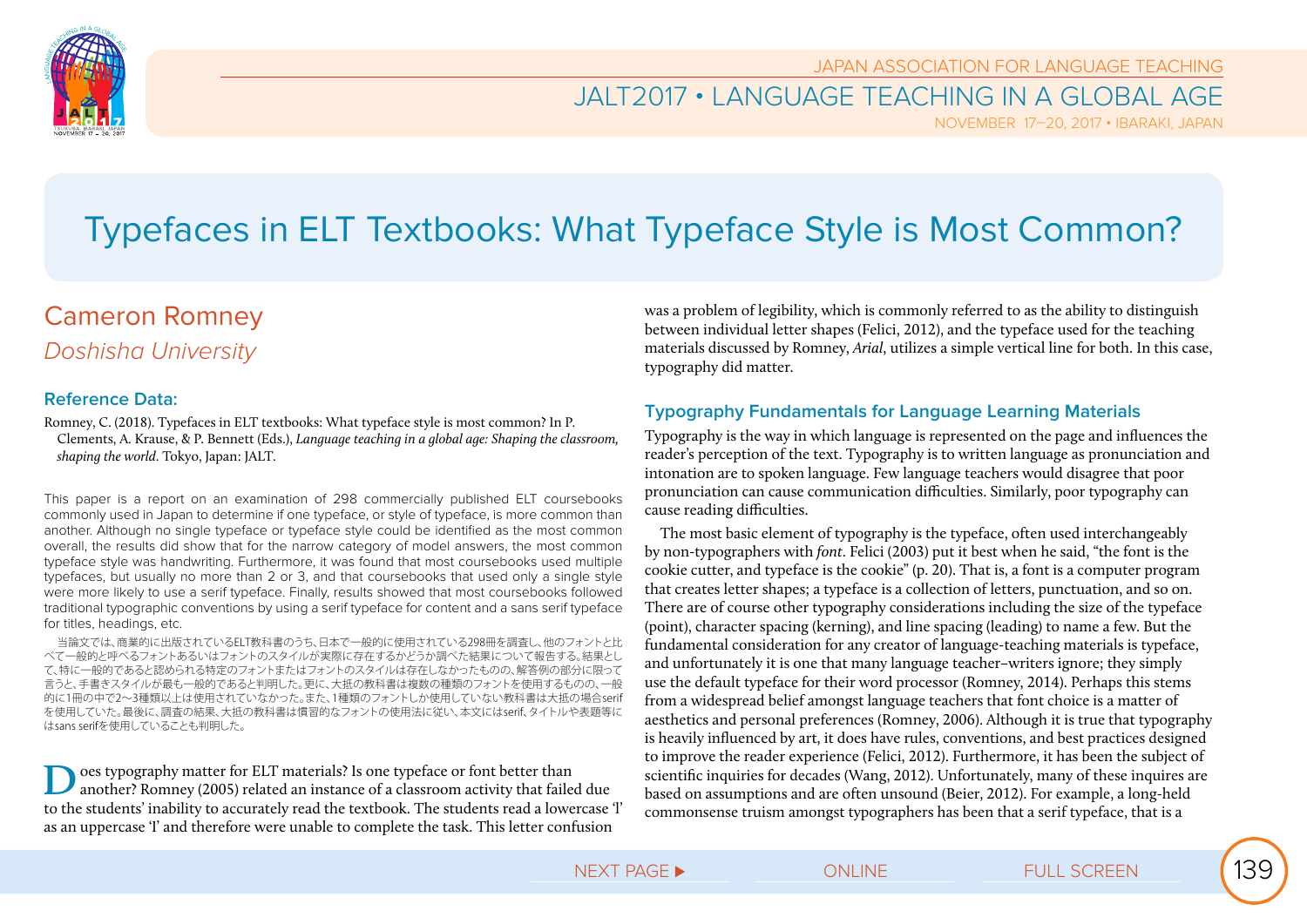

typeface with extra flares at the end of the main character strokes, has better legibility, but research has been inconclusive and as Beier (2012) noted, serif typefaces are not "by default" (p. 127) more legible.

Nevertheless, typography is more than just aesthetics and poor typography can cause confusion. Materials writers, especially those publishing their own materials for use in their own classrooms (e.g., handouts), should actively choose a typeface. This presents materials writers with the question: Which typeface should be used for languagelearning materials?

#### **Familiarity**

One of the key concepts of typography is that the typeface that is easiest to read is the typeface that is most familiar to the reader (Hoener, Salend, & Kay, 1997; Craig & Bevington, 1999; Felici, 2012; Soleimani & Mohammadi, 2012). Although there has been some debate as to what is meant by familiarity, some say it is the commonality of letterforms; others say that it is the frequency of exposure to a specific typeface (Beier & Larson, 2013). Of course neither of these suppositions are mutually exclusive commonality cannot exist without exposure—so perhaps the best definition of familiarity is to include both ideas, so that the typeface that is most familiar is one that has common letter shapes and is often used. However, the general consensus, at least amongst typographers, is that familiarity is a product of repeated exposures to the typeface, with some even going so far as to say, "Readers eventually will become used to whatever typeface they are presented with" (Beier, 2009, p. 15). The typeface designer Zuzana Licko (as cited in Beier, 2012) put it succinctly: "Readers read best what they read most" (p. 174).

So for language teacher-writers, perhaps the question becomes: What typeface is most familiar to my students? That is to say, which typeface have they most been exposed to? Romney (2017) proposed that, at least for making supplemental handouts to accompany a commercially published textbook, the most familiar typeface is the one used in the textbook. The idea is that the majority of the course time would most likely be spent with the coursebook, and the typeface used for the textbook would therefore become familiar. This idea can be further expanded beyond an individual class to language learning generally, as it is likely that the most exposure to printed English for English language learners (ELLs), especially those whose native language does not principally use the Latin alphabet, is in the form of a textbook. Of course, Japanese ELLs are exposed to English typefaces in other forms as well, for example, typefaces used in Japanese language publications, mostly as Romanized Japanese or short English phrases used in advertising.

However, unless the students are widely reading English on their own, these short bursts of exposure to English hardly compare to the time spent, both in class and out, with a textbook.

If this notion that students receive most of their exposure to printed English from textbooks is accepted as true, or at least highly likely, then the question becomes: Which typeface is most commonly used in ELT textbooks?

#### **Exact Typeface vs. Style of Typeface**

Trying to determine a single, most common typeface by means of using a textbook analysis would be nearly impossible for several reasons. First, the number of typefaces is just too large. Fonts.com, a leading online portal for purchasing typefaces, sells more than 150,000 fonts (Fonts.com, n.d.). Second, the process of exactly identifying a specific typeface is a tedious and inaccurate one. The most common way is to compare individual letter shapes to a database of existing typefaces. The website Indetifont.com has a tool for doing this. Users are asked more than a dozen questions about the appearance of individual letter shapes, for example, "What style is the upper-case 'Q' tail?" or "Is the '4' open or closed?" (Indentifont.com, n.d.). Based on the user's responses, the website proposes one or more possible fonts. These are only possible matches, meaning that one of them could be the typeface in question or none of them might be the typeface. An exact match can rarely be made.

However, instead of trying to identify an exact typeface, it is quite possible to identify the style or category of typeface used in ELT textbooks as this is relatively straightforward and simple. As noted above, familiarity is not only a reader exposure to a specific typeface, but also how similar the letter shapes are to other typefaces.

Unfortunately, as typography is both art and science, just about everything is open to interpretation and style classification is no different. For example, Bringhurst (2004) discussed five styles of Latin typefaces. Felici (2003) grouped typefaces by three different categories, each with numerous and overlapping subcategories, and Williams (2014) offered six styles of type.

The most basic categorization, and the one that most typographers can agree on, is a binary system of serif and sans serif. A serif typeface is one that has serifs, that is to say small extensions from the main letter shape. Sans serif typefaces, as the name suggests, do not have serifs.

This binary system is not without its limits, however, as it is mainly used to separate so-called "text typefaces" (Sanocki & Dyson, 2012, p. 3) used for sentence on sentence,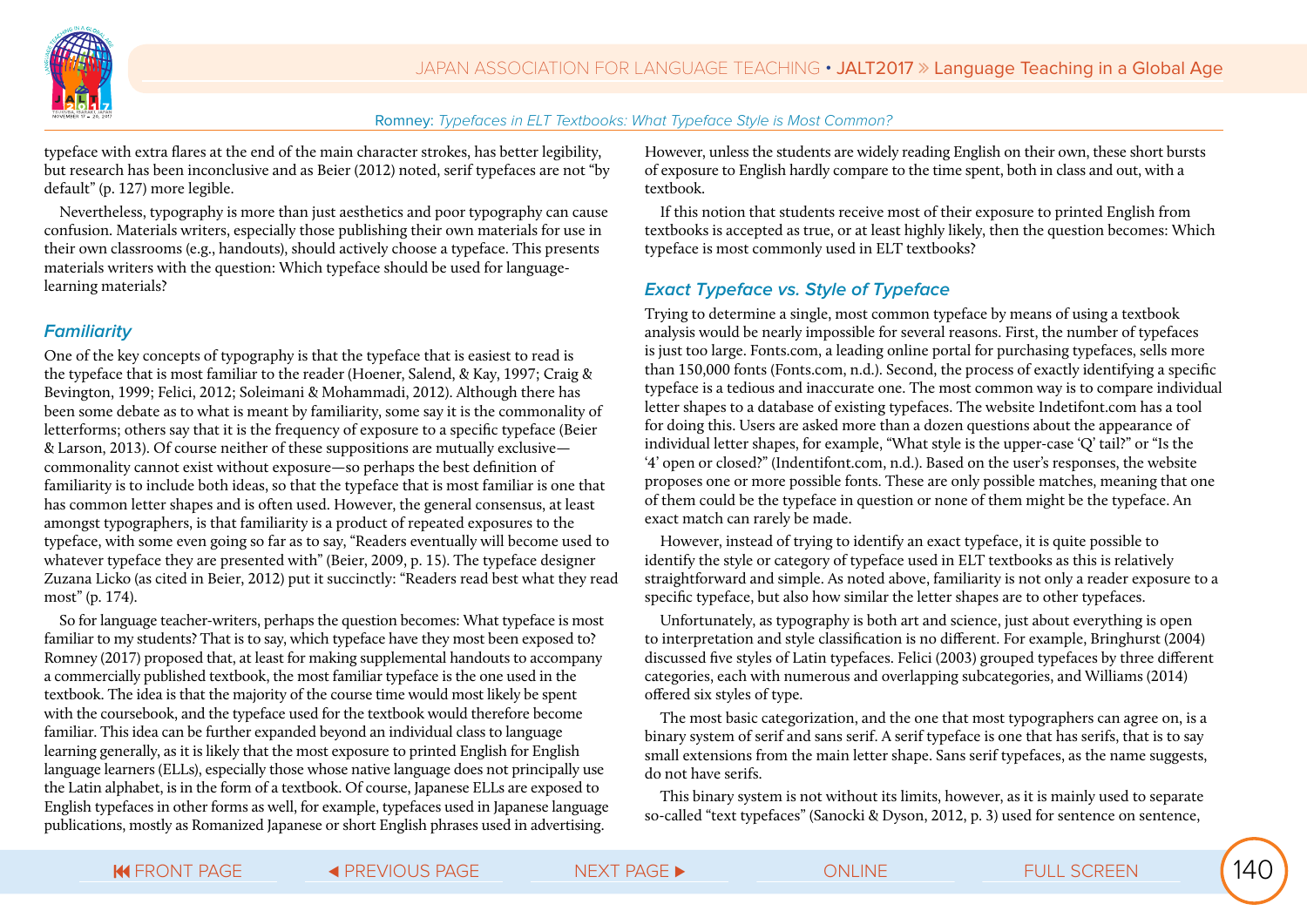

paragraph on paragraph publications. This system does not account for typefaces imitating handwriting and calligraphy. Nor is it useful for classifying other kinds of typefaces such as blackletter and display typefaces (Felici, 2003, p. 74) intended for advertising displays such as posters. Figure 1 shows examples of common typeface styles.

| Serif:                | Times New Roman                                 |
|-----------------------|-------------------------------------------------|
| Sans Serif: Helvetica |                                                 |
|                       | Handwriting: Lucída Handwriting                 |
|                       | <b>Calligraphy:</b> <i>Cdwardian Seript ITC</i> |
|                       | Monospaced: Lucida Console                      |
|                       | Blackletter: Lucída Blackletter                 |
| Display:              | Curly MT                                        |

*Figure 1.* Typeface styles listed on the left with names of common examples using the named typeface.

#### **Method**

In order to determine if one style of typeface, or if possible, a single typeface, is more commonly used in ELT textbooks, an examination of commercially published coursebooks in Japan was undertaken.

The study reviewed 298 coursebooks (*N* = 298) published between 1992 and 2016, the most current year available at the time. It was conducted on and off for 10 years from 2007 to early 2017 using convenience sampling whenever time and access to coursebooks was available. The study included both textbooks published by domestic Japanese publishers ( $n = 177$ ) and international publishers ( $n = 121$ ). It included all levels of coursebooks from beginner to advanced, both multiskill and single-skill textbooks, and covered both general English as well as English for specific purposes (ESP) books.

The examination of an individual textbook began by reviewing the copyright and acknowledgments pages of the book to see if one or more typefaces were listed as being used in the book. This was the only way to definitively identify a typeface and therefore was an attempt to determine if one specific typeface was most commonly used for ELT coursebooks. After any listed typefaces were recorded, a middle unit in the textbook was investigated by looking at the text printed on the page(s) and answering a series of questions.

The first question was: Does the textbook use more than one typeface? This question was answered by comparing multiple instances of the letter shapes of commonly used letters such as a lowercase 'a' or an uppercase 'T' in various sections, such as titles, headings, and paragraphs. If it was determined that only one typeface was visibly present, the textbook was recorded as a single-typeface example. The style of typeface was also noted (e.g., serif, sans serif, etc.). If more than one style of typeface was observed, a series of additional features were recorded, namely how many different styles of typefaces were apparent and which style was used for which element of the textbook. For example, there might be two styles of typefaces on the page: a sans serif typeface for headings and a serif typeface for paragraph text.

Both the structural elements and the pedagogical elements of the textbook were considered. The structural elements reviewed were titles, headings, subheadings, content, and headers and footers. The pedagogical elements reviewed were grammar, vocabulary, instructions, and model answers. The typeface style for activities for the four language skills—reading, listening, speaking, and writing—was separately recorded.

For the purposes of this study, typefaces were classified in one of the following five categories: serif, sans serif, handwriting (typefaces mimicking handwritten text), monospaced (typefaces with fixed character spacing like a typewriter), and display typefaces (nonstandard typefaces used for displays). These categories were created on an ad hoc basis. The study began with just two categories, serif and sans serif, and added additional typeface styles as they were encountered. No instances of calligraphy or blackletter typefaces were encountered, so they were not included in the classification.

#### **Results**

#### **Specific Typefaces**

Twelve coursebooks, just over 4% of the total reviewed, listed one or more typefaces on the copyright or acknowledgments page. Three textbooks listed two typefaces each, and the remaining nine listed one each.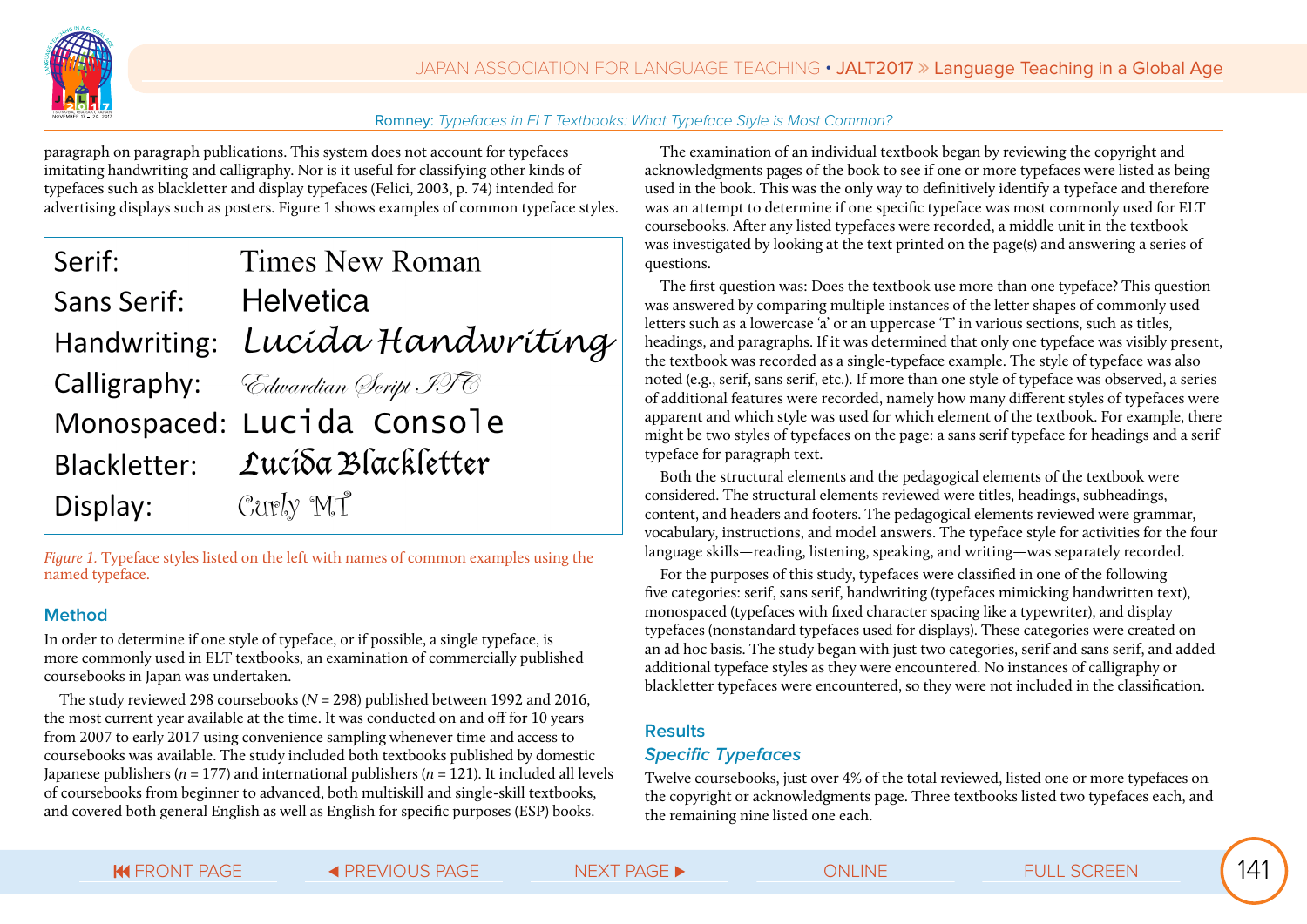

Through this initial analysis, twelve unique typefaces were identified. The most common were the serif typeface *Minion* with three instances and the sans serif typeface *Frutiger* with two instances. The remaining nine serif typefaces—*Aster*, *New Aster*, *Century Schoolbook*, *Garamond*, *Hollander*, *Palatino*, *Sabon*, *Times New Roman*, *Utopia*, and the single sans serif typeface *Franklin Gothic Book*—had one instance each.

#### **Single vs. Multiple Typefaces**

The study revealed 30 textbooks, just over 10% of the total, used a single typeface style. Of these 30 coursebooks, 21 books used a single serif style typeface and nine books used a single sans serif style typeface. No textbooks were identified as having used only a handwriting, monospaced, or display typeface.

#### **Multiple Typefaces**

The vast majority of coursebooks studied made use of two or more typefaces. 268 textbooks, roughly 90% of the total, had multiple typefaces. The most common occurrence, 142 examples, used two typefaces. Six textbooks, roughly 2% of the total, used six visually unique typefaces and represented coursebooks with the highest number of typefaces. The complete results are listed in Table 1.

#### Table 1. Number of Coursebooks Using Two or More Typefaces

| Number of typeface<br>styles | Occurrences | Percent of category | Percent of total |
|------------------------------|-------------|---------------------|------------------|
| Two                          | 142         | 53%                 | 48%              |
| Three                        | 87          | 32%                 | 29%              |
| Four                         | 30          | 11%                 | 10%              |
| Five                         | 3           | 1%                  | $1\%$            |
| <b>Six</b>                   | 6           | 2%                  | 2%               |
| Total                        | 268         | 100%                | 90%              |

#### Multiple Typefaces by Structural Element

The study also collected data on how specific styles of typefaces were used in different structural elements of the book, specifically, which style of typeface was used for titles, headings, subheadings, content, and headers and footers. Titles included unit and/or

chapter titles. Headings and subheadings were titles for individual learning tasks and activities. Headings were often the name of the task or activities, and subheadings were the instructions for the task or activity. The content was the actual language under study; for example, the paragraphs of text for a reading activity or a scripted conversation for a speaking activity. Headers and footers included running headers of unit titles, page numbers, and so on. Table 2 breaks down the use of typeface styles by structural element.

#### Table 2. Number of Occurrences of Typeface Style by Document Section

|             | Titles   | Headings | Subheadings | Content  | Headers/<br>footers |
|-------------|----------|----------|-------------|----------|---------------------|
| Serif       | 70       | 39       | 74          | 217      | 59                  |
| Sans serif  | 183      | 215      | 132         | 42       | 170                 |
| Handwriting | 2        |          | $\theta$    | $\theta$ |                     |
| Monospaced  | $\theta$ |          | $\theta$    |          | 0                   |
| Display     | 11       | 6        | $\theta$    | 0        | 6                   |
| Multiple    |          |          |             | 8        |                     |

It should be noted that the instances of various typeface styles by structural element do not total 268, as some coursebooks did not have all of the various sections. For example, some coursebooks did not have titles; some did not have subheadings, and so forth. The only section common to all coursebooks was the content section, which does total 268. Also, as noted in the last row of Table 2, eight coursebooks used multiple typeface styles in the content section.

#### Multiple Typefaces by Pedagogical Element

The study also collected data by the pedagogical elements of the coursebook. The pedagogical sections reviewed were grammar, vocabulary, instructions, and model answers as well as reading, listening, speaking, and writing. Table 3 summarizes the results.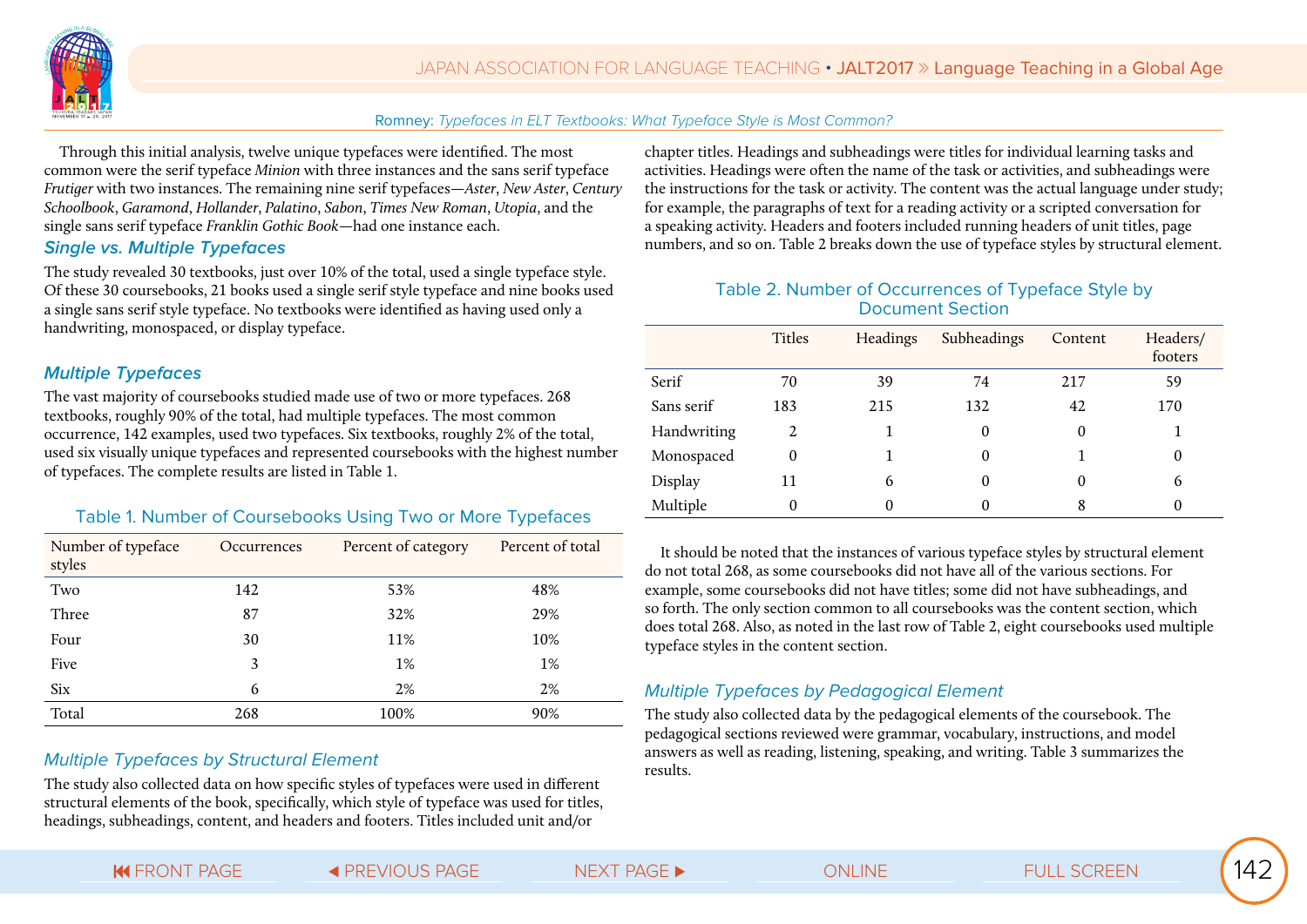

| Table 3. Number of Occurrences of Typeface Style by Pedagogical |  |
|-----------------------------------------------------------------|--|
| Element                                                         |  |

|               | Serif | Sans serif | Handwriting Monospaced |                             | Display  |
|---------------|-------|------------|------------------------|-----------------------------|----------|
| Grammar       | 18    | 44         | 0                      | $\Omega$                    | 0        |
| Vocabulary    | 110   | 72         | 0                      | 0                           | 0        |
| Instructions  | 37    | 109        | 0                      | 0                           | 0        |
| Model answers | 7     | 19         | 77                     | $\mathcal{D}_{\mathcal{L}}$ | 0        |
| Reading       | 162   | 36         | $\theta$               | 0                           | 0        |
| Listening     | 130   | 36         | 0                      | 0                           | 0        |
| Speaking      | 113   | 32         | 0                      | 0                           | $\Omega$ |
| Writing       | 109   | 28         |                        |                             | 0        |

Once again, it should be noted that the instances of typeface style do not total 268 for each educational element reviewed because not all of the coursebooks contained all of the elements studied. A reading coursebook, for example, may not have had any speaking activities, and vice versa.

#### **Discussion**

The most commonly listed typeface was *Minion* and it would be tempting to claim that it is the most commonly used typeface, but with only three examples out of nearly 300, that is a claim that not only cannot be supported statistically, but also defies common sense. However, it is interesting to note that the publishers rarely listed typefaces, and when they did, it was most often a serif typeface that was listed.

In terms of which style is more common, that question also cannot be definitively answered. In textbooks that only used one typeface, a serif typeface was most common (21 instances out of 30), but 21 is not significant when 298 total coursebooks were reviewed. In terms of textbooks that used more than one typeface, there was no instance of multiple typefaces in the same style. That is to say, no textbook was discovered to use more than one serif typeface or more than one sans serif typeface and no other style. In all 268 instances of multiple typefaces used, multiple typeface styles were also used.

But what is interesting to note is that the content sections of the coursebook were more likely to use a serif typeface (*f* = 216). Whereas, the other structural elements of the book—titles ( $f = 183$ ), headings ( $f = 215$ ), subheadings ( $f = 132$ ), and headers and footers (*f* = 170)—were more likely to be in a sans serif typeface. This is in line with what Felici (2003) called the "traditional roles" (p. 68) for typefaces. Serif typefaces were used for "running text" (p. 68), that is to say content, and sans serif for "display roles" (p. 69) such as titles and headings. A possible conclusion that can be drawn is that typographers designing ELT coursebooks most commonly follow traditional typography conventions. This, of course, was not always the case, as there were numerous examples of the opposite. For example, there were 42 instances of a sans serif typeface used for the content sections, and 70 examples of serif typefaces used for titles. However, the data overwhelmingly show a preference for traditional typography.

Along these same lines, the data show that the preference for using only two  $(f = 142)$ or three (*f* = 87) typefaces was most common at nearly 53% and 32%, or a combined 85%, of the 268 coursebooks that used multiple typefaces. This also follows common typographic doctrines. Misanchuk (1992) illustrated this when he said, "There is widespread agreement that the number of fonts used should be strictly limited; the only disagreement comes as to whether the maximum number is two or three" (p. 142).

Finally, another trend that emerges from this data is that model answers were the most common use of handwriting typefaces with 77 recorded examples. This is far more numerous than the next closest style, sans serif, with only 19 occurrences for model answers. It seems that there is a basic psychological premise at play here: Namely that when students create their own language and make a notation in the coursebook, it will be in the form of handwriting. Therefore, examples of the kinds of language the students should produce are modeled in a handwriting typeface. This creates a clear contrast between other language in the book (i.e., language to be understood) and language to be produced and serves to reinforce the idea for students that *this is what you are supposed to do*. Seventy-seven occurrences of a handwriting typeface for model answers out of a total of 105 occurrences of model answers, roughly 73%, show a clear preference for using handwriting typefaces in this manner.

#### **Limitations of the Study**

The number of textbooks reviewed in this study was relatively large, but convenience sampling was used when choosing textbooks to review. The researcher simply went to the teachers' lounge at three different universities in western Japan and investigated all the textbooks available. This was an attempt to be as comprehensive as possible by including as many textbooks as could be easily and cost-effectively investigated in order to mitigate some of the issues inherent with convenience sampling such as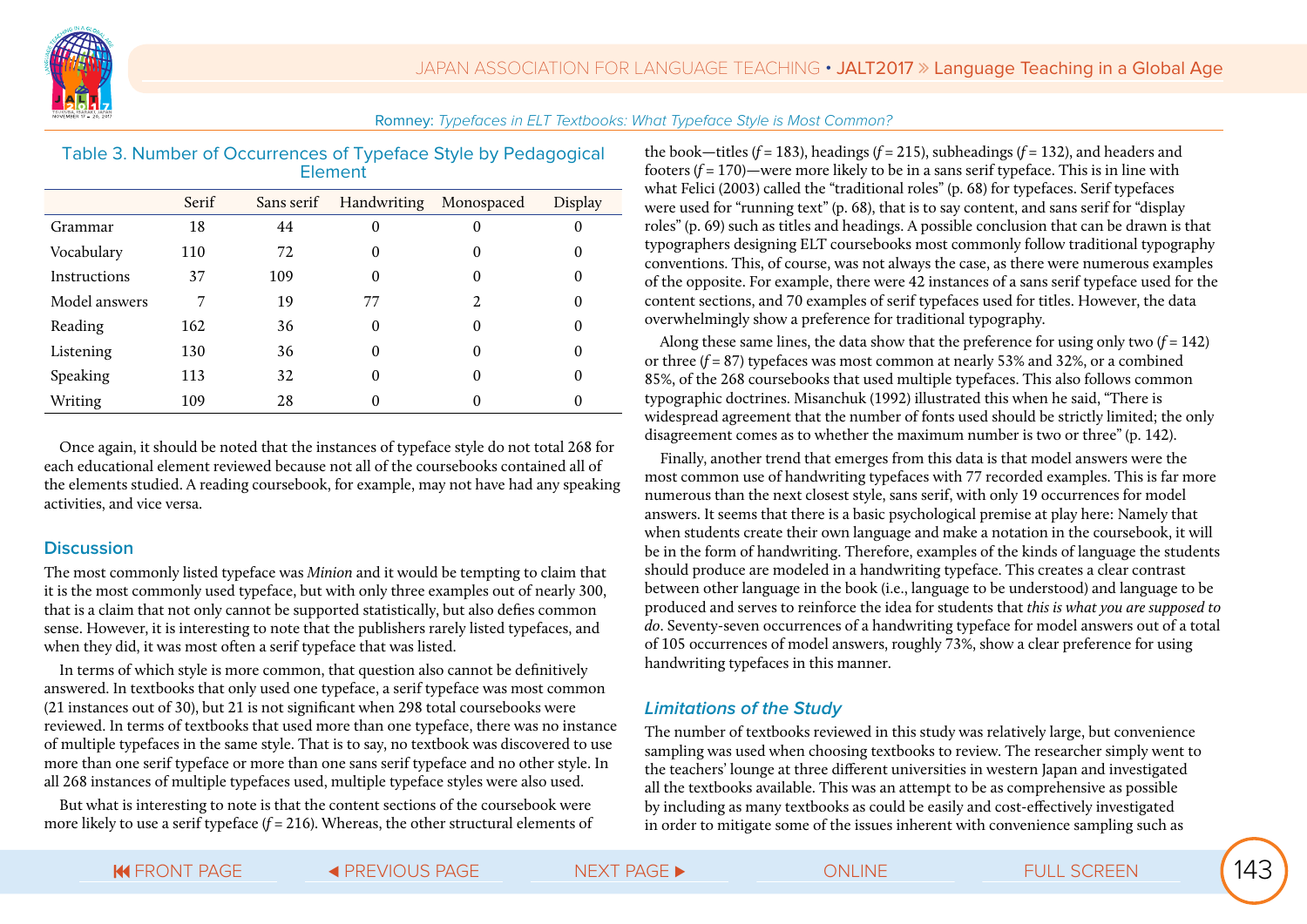

generalization and transferability (see Brown, 2014, for a discussion of these issues). The results might change if the participant textbooks were limited to only one particular type of coursebook, for example, general English or Business English. Additionally, the results might vary if publication dates were restricted. The coursebooks studied covered a 24 year publication range, and trends that were common two decades ago might not appear in coursebooks published in the last 5 years.

Additionally, all of the textbooks reviewed were used at the university level. What is most notably missing from the data set were textbooks used for secondary schools. The Japanese Ministry of Education, Culture, Sports, Science and Technology (MEXT) has specific requirements for the content of the textbooks (Hardy, 2007), and the process for approval is complex and time consuming (MOFA, n.d.); therefore, the number of textbooks available for classroom use is limited. Universities are free to choose from a wide range of textbooks with varying content and, as shown, varying typography. Secondary schools have fewer choices. It is possible that within this narrower range of textbooks, different typographic trends may emerge and therefore may in fact be more familiar to Japanese learners of English. A future study of the typography of MEXTapproved secondary school textbooks is needed.

#### **Conclusion**

This study was not able to conclusively determine the most common typeface or even the most common typeface style used in ELT coursebooks available in Japan. Therefore, it seems Japanese students of English are likely to have been exposed to various typefaces, and teacher–writers, as well as professional graphic designers, are free to choose a typeface based on other criteria than familiarity. Romney (2017) proposed that typefaces with high levels of legibility, specifically so-called "schoolbook" typefaces designed for novice readers, are best.

The study did find that ELT textbooks usually followed common typography conventions of using serif typefaces for content and sans serif for titles, headings, an so on, and that typefaces were limited to a maximum of two or three. Therefore, Japanese learners of English are likely to be most familiar with these conventions and teacher– writers should take care when stepping outside of them.

Finally, the trend that did emerge from the data was that model answers most commonly use a handwriting typeface, and within this narrow context, this style of typeface is most likely to be familiar to students. Therefore, teacher–writers and professional graphic designers are encouraged to use handwriting typefaces for model answers in English language-learning materials.

#### **Bio Data**

**Cameron Romney** has taught ESL/EFL in both the United States and Japan for the last 20 years. He holds an MA in applied linguistics from the University of Colorado at Denver and a graduate certificate in instructional design from the University of Wisconsin Stout. His primary research interest is how the visual elements of language learning materials contribute to, or detract from, learning. In 2018, he was an assistant professor at Doshisha University in Kyoto, Japan.

#### **References**

Beier, S. (2009). Typeface legibility: Towards defining familiarity (unpublished doctoral dissertation). The Royal College of Art, London, England.

Beier S. (2012). *Reading letters designing for legibility*. Amsterdam, The Netherlands: BIS Publishers.

Beier, S., & Larson, K. (2013). How does typeface familiarity affect reading performance and reader preference? *Information Design Journal, 20*(1), 16-31. https://doi.org/10.1075/idj.20.1.02bei

Bringhurst, R. (2004). *The elements of typographic style*. Vancouver, Canada: Hartley & Marks.

Brown, J. D. (2014). *Mixed methods research for TESOL*. Edinburgh, Scotland: Edinburgh University Press.

Craig. J., & Bevington, W. (1999). *Designing with type: A basic course in typography*. New York, NY: Watson-Guptill Publications.

- Felici, J. (2003). *The complete manual of typography*. Berkley, CA: Peachpit Press.
- Felici, J. (2012). *The complete manual of typography*, (2nd ed.). Berkley, CA: Peachpit Press.
- Fonts.com (n.d.). *About Us*. Retrieved from https://www.fonts.com/info/about-us
- Hardy, T. (2007). MEXT-authorized English textbooks: Designing a junior high school text series. *Second Language Acquisition—Theory and Pedagogy: Proceedings of the 6th Annual JALT Pan-SIG Conference*, 12-20. Retrieved from http://hosted.jalt.org/pansig/2007/HTML/Hardy.htm
- Hoener, A., Salend, S., & Kay, S. I. (1997). Creating readable handouts, worksheets, overheads, test, review materials, study guides, and homework assignments through effective typographic design. *Teaching Exceptional Children, 29*(3), 32-35. https://doi.org/10.1177/004005999702900306
- Indentifont.com. (n.d.). *Fonts by appearance*. Retrieved from http://www.identifont.com/identify. html
- Ministry of Foreign Affairs of Japan (MOFA). (n.d.). Japan's school textbook examination procedure. Retrieved from http://www.mofa.go.jp/policy/education/textbooks/index.html
- Misanchuk, E. (1992). *Preparing instructional text: Document design using desktop publishing*. Englewood Cliffs, NJ: Educational Technology Publications.